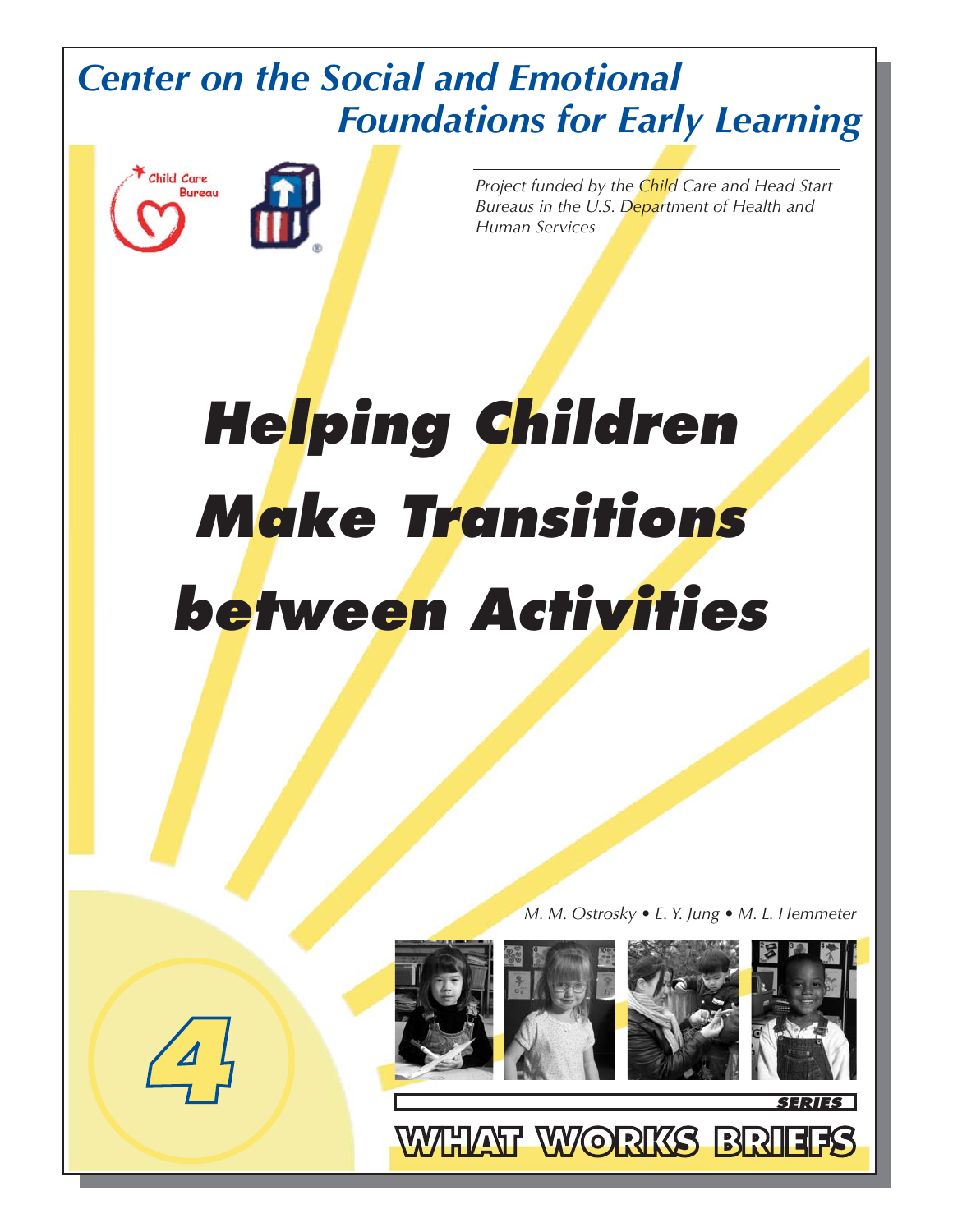

**This What Works Brief is part of a continuing series of short, easy-to-read, "how to" information packets on a variety of evidence-based practices, strategies, and intervention procedures. The Briefs are designed to help teachers**

**support young children's social and emotional development. They include examples and vignettes that illustrate how practical strategies might be used in a variety of early childhood settings and home environments.**

*N umerous times a day young children move from one activity to another in their early childhood classrooms. For example, at Glendale Early Childhood Center, children are greeted as they get off the bus. As they emerge from their buses, the children in Ms. Karen's preschool classroom gather around the playground fence and sing songs until all five buses have come and gone. As the 15 preschoolers prepare to walk to their classroom, Ms. Karen reminds the children to use inside voices and to stay along the right side of the hall so other teachers and children can pass by. She also suggests that Cameron and Elizabeth hold hands, knowing from past experience that Cameron will have an easier time moving down the long hall if he has a buddy close by him.*

*After the preschoolers round the corner and see their classroom and cubbies, they get busy hanging up coats and backpacks, handing notes from home to Ms. Karen and Ms. Ellie (the teaching assistant), and selecting books to look at on the carpeted area. One child, Daniel, typically needs a little extra help removing his coat, so a teacher is always nearby to assist Daniel so he won't become frustrated, yet will continue to become more independent. As children begin moving to the large carpeted area with books, Ms. Ellie joins them while Ms. Karen stays with the group needing a little extra time and help at their cubbies. Ms. Ellie has arranged numerous books about fire trucks and fire stations on the rug for the children to make a selection. Ms. Jimenez, Lily's mother, has even lent the class three books about fire trucks, written in Spanish.*

*The preschoolers became very interested in fire trucks a few days before when a small garage nearby caught on fire and three fire engines went racing by the classroom window. Ms. Ellie begins having conversations with the children about the trucks, hoses, fire house dogs, and other things they see in the books. She asks them questions about their experiences with fire trucks and she points to different objects in the books (e.g., fire hydrant) as she says the name so the children hear the words and connect them to the pictures. While the children are looking at books, Omeed, a child with autism, has begun to get restless. Ms. Ellie calmly brings him onto her lap, hands him a plastic fire truck, and begins turning the pages of the fire house book he has selected. Soon Ms. Karen joins the others on the carpet and pulls out the photo schedule to show the children what will happen today. They begin talking about centers that are "open," and the children start making choices and moving to the different play areas.*

### **What Are Transitions between Activities?**

For some young children, moving from one activity to another (e.g., bus to classroom, cubbies to book reading, art time to lunch) results in confusion, frustration, and challenging behaviors. Caregivers such as Ms. Karen and Ms. Ellie apply a variety of strategies to help children make smooth, independent transitions.

When thinking about transitions, caregivers might ask themselves questions such as:

- Í How do I prepare children to move from one activity or setting to another?
- Í Do I plan my daily schedule to include transition times and consider what the children and adults in the setting will do during these times?
- Í What activities such as singing, playing word or guessing games, reciting rhymes, or doing finger plays can I do with the children in my care so the time passes more quickly as they wait for the bus to come, for other children to finish using the bathroom (e.g., if location requires the entire class to toilet at the same time), etc.?
- Í How do I meet the individual needs of children who might

need more support or different types of support during transitions (e.g., photos to help them anticipate what activity is next, directions given in a child's home language or sign language, an individual warning to a child that soon it will be time to clean up and begin a new activity)?

- **F** Do I have too many transitions between activities?
- Í Do children become frustrated at not having enough time to finish a project or activity?
- Í How do I help children become more independent across the year as they make transitions from one activity to another (e.g., gathering backpacks and putting on boots, picking up toys)?
- Í Do I provide positive attention to the children following the transitions that go smoothly (e.g., the times that children pick up the toys without prompting)?

Strategies that support smooth transitions between activities include verbal cues such as verbal reminders before transitions (e.g., "5 minutes before snack time," "it's almost time to clean up") and positive feedback after transitions (e.g., "Nicholas and Jorge did a great job cleaning up the block area and moving to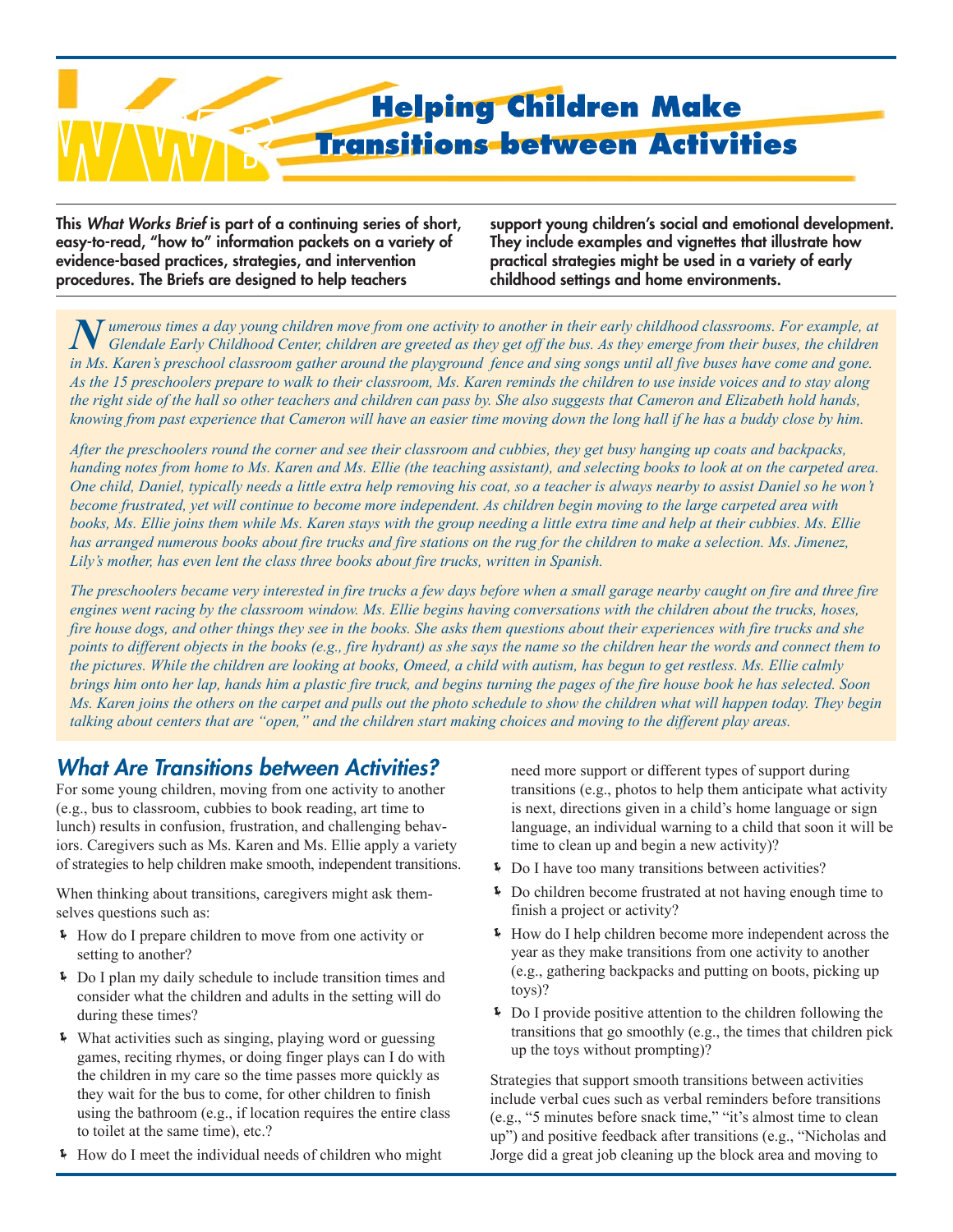the carpet."). Nonverbal cues (e.g., showing pictures of the next activity, ringing a bell) are another frequently used strategy to help young children make smooth transitions. Adults also let children move individually from one area to another area when they are ready to avoid making children wait for the entire group to get ready. For example, as children finish hanging up their backpacks, Ms. Ellie encourages them to go to the carpet and choose a book. Adults also consider activity sequences by

Evidence-based practices are those strategies, documented by research, that have been shown to "work" with young children. It is important that work with young children and their families is based on evidence-based practices.

planning a gradual increase or decrease in the level of activity (e.g., gross motor activities such as gym or outdoor play followed by snack) and a good balance of active and quiet play (e.g., center or large group time followed by story time). In addition, adults teach peers to help children who have a hard time during transitions. For example, children such as Cameron and Elizabeth may move in pairs from one activity to another, or adults may prompt one child to help another child gather his/her backpack. Caregivers also help children self-monitor so they become more independent at moving between activities. For example, children can be asked to reflect on how quietly or quickly they moved from one activity to another (e.g., "Yoshi, what did you do when you heard Ms. Forbes ring the bell?"). When implementing different approaches to facilitate transitions, it is important that adults praise children after transitions are completed to help children learn expectations.

Evidence-based practices are those strategies, documented by research, that have been shown to "work" with young children. It is important that work with young children and their families is based on evidence-based practices. Researchers have shown that planning for and supporting transitions between activities is beneficial to young children. Care must be taken in adapting transition strategies to meet the individual needs of young children and the cultural and linguistic diversity of the families served within the setting.

#### **Why Is It Important to Address Transitions between Activities?**

Research studies have suggested that transitions take a great deal of time but that caregivers tend not to plan for transition time when they plan their schedules. During transition time, children often spend much time waiting to move to or begin the next activity in preschool classrooms, child care settings, and home settings. For example, all children might be required to wait until everyone has finished snack or lunch before moving to the next activity, or children might be expected to wait for buses quietly for time periods that cause even the most compliant preschooler to become fidgety! Some children have stressful and frustrating experiences making smooth and independent transitions between activities. They might be reprimanded multiple times for touching things on the wall, poking their peers, talking, or squirming during transitions between activities.

Many preschool teachers and other caregivers consider children's ability to independently make transitions between activities one of the essential skills needed in group contexts such as kindergarten and preschool. Skills such as putting on and taking off a jacket, cleaning up toys, and lining up reduce transition times and leads to more time for children to become engaged in learning activities. As children become more independent and more focused on what they "should be doing," we are less likely to see problem behaviors.

#### **Who Are the Children Who Have Participated in Research on Transitions?**

Like all areas of research, studies on transition strategies have been conducted with a limited group of children in certain settings. Care must be taken to determine if strategies are culturally, linguistically, and individually appropriate for the children in your care. For example, some children may have had limited opportunities to independently choose and look through picture books and might need more adult support and supervision. The importance of adapting strategies to meet the needs of the children and families in your care cannot be overstated.

Many preschool teachers and other caregivers consider children's ability to independently make transitions between activities one of the essential skills needed in group contexts such as kindergarten and preschool.

*As we take a peek into Ms. Karen's classroom three months later, we see that most of her students are independently hanging up their backpacks and getting ready for the day by placing their belongings in their cubbies with little or no assistance. We also note that children move fairly independently when told that it is time to "clean up." For example, they sort and put blocks on the correct shelves, clean up art supplies, and put puzzles together before returning them to the shelves and plastic bins. Additionally, we see children taking Omeed's hand and bringing him to snack and helping him to line up when it is time to go outside. They support Omeed without any cues from the teachers. When we look at Ms. Karen's daily planner, we see that she consistently "plans" for transition times by noting songs to be sung as children wait for others to arrive at the carpeted area from snack, finger plays to do as children wait for the buses to arrive at the end of the day, and word games to play as children move to the gym. Ms. Karen and Ms. Ellie know that these transition strategies help prevent challenging behaviors because young children are actively engaged, they are too busy to look for other things to do! These teachers have seen their students become more independent as the year progresses and they know that careful and thoughtful planning across the day has contributed to this growth.*